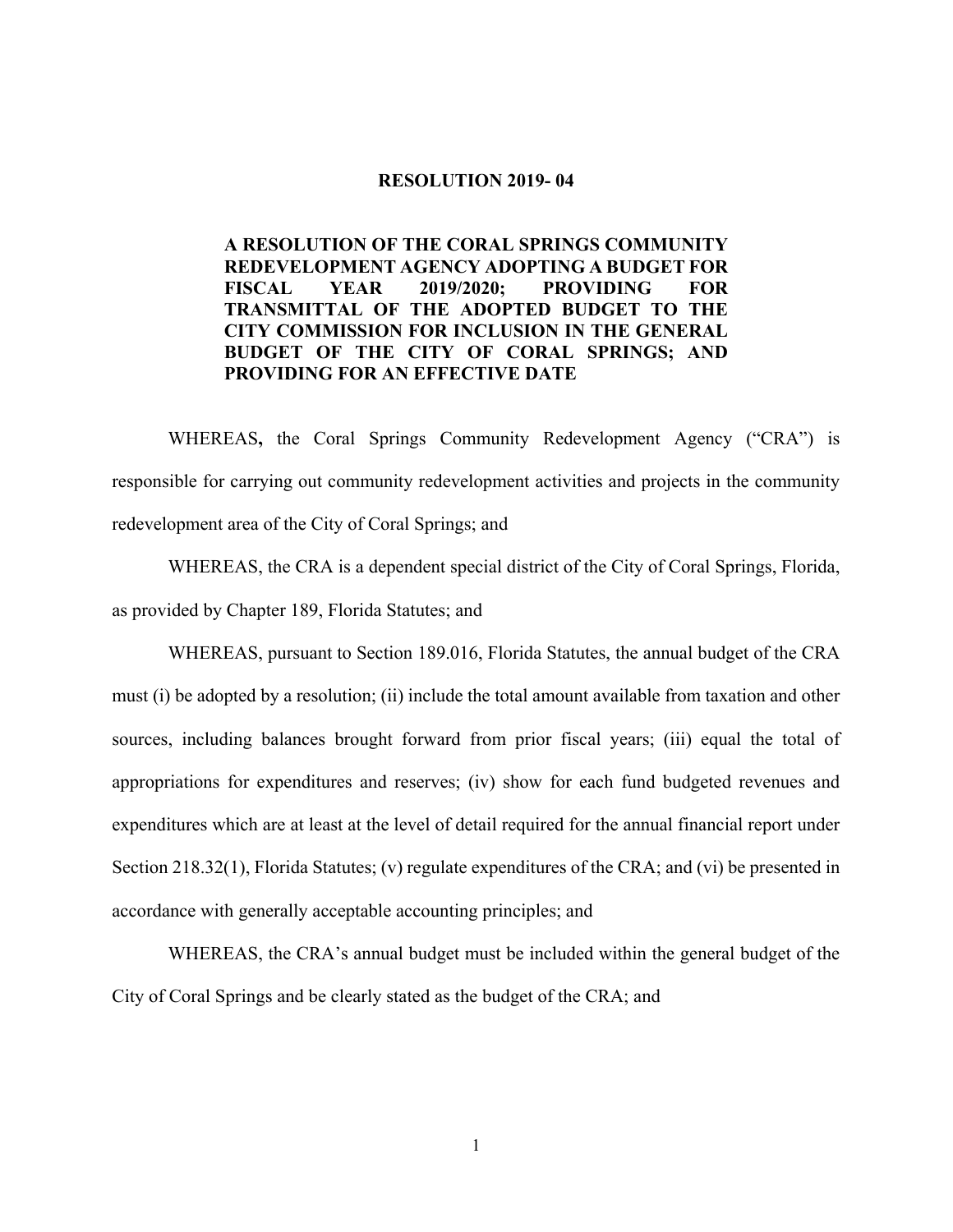WHEREAS, the CRA has caused the proposed budget to be posted on the CRA's official website at least 2 days prior to the date of this Resolution, said budget to remain posted on the website for at least 45 days from the date of this Resolution; and

WHEREAS, the CRA Board of Directors desires to approve the Coral Springs Community Redevelopment Agency Fiscal Year 2019/2020 Budget and present same to the City Commission of the City of Coral Springs for adoption pursuant to the requirements of Florida law.

# **NOW, THEREFORE, BE IT RESOLVED BY THE BOARD OF DIRECTORS OF THE CORAL SPRINGS COMMUNITY REDEVELOPMENT AGENCY**:

Section 1. The foregoing recitals and findings are true and correct and are incorporated herein.

Section 2. The Board of Directors of the CRA (the "Board") hereby approves the Coral Springs Community Redevelopment Agency Fiscal Year 2019/2020 Annual Budget (the "Annual Budget") attached hereto and incorporated herein as **Exhibit A.** 

Section 3. The clerk of the CRA is hereby authorized to transmit the Annual Budget of the CRA to the City Commission of the City of Coral Springs for inclusion in the general budget of the City of Coral Springs (the "City") in compliance with the requirements of Florida Statutes.

Section 4. Upon final adoption of the Annual Budget, as included within the general budget of the City, the Annual Budget shall be posted on the CRA's official website within 5 days after adoption and shall remain on the website for a at least 2 years thereafter.

Section 5. No officer of the CRA may expend or contract for expenditures except pursuant to the adopted Annual Budget of the CRA.

2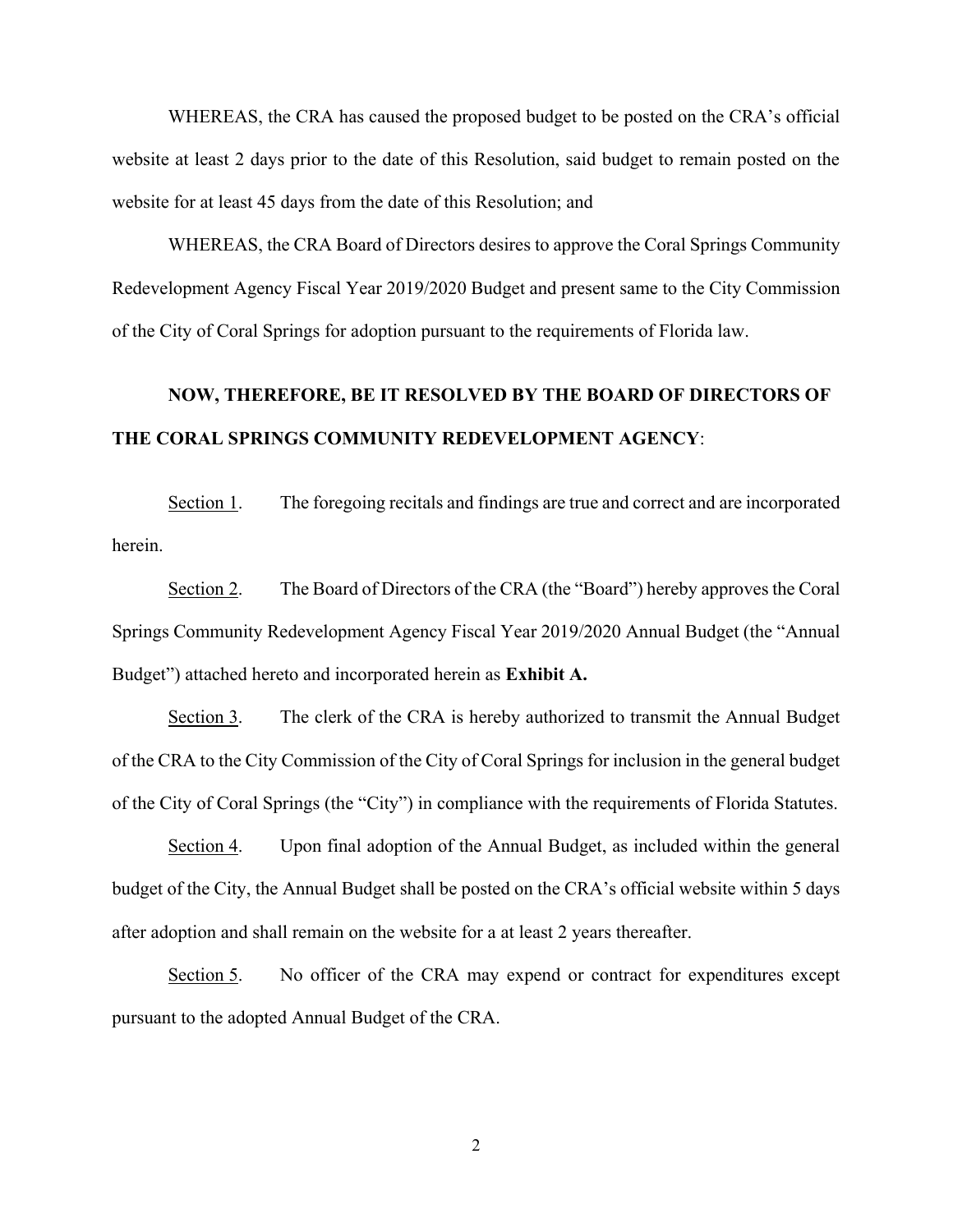Section 6. This Resolution shall be effective upon its adoption.

PASSED AND ADOPTED BY THE CRA BOARD OF DIRECTORS THIS 22nd DAY OF AUGUST 2019.

> $\overline{\phantom{a}}$  , and the set of the set of the set of the set of the set of the set of the set of the set of the set of the set of the set of the set of the set of the set of the set of the set of the set of the set of the s JOHN M. WALSH, Chair

ATTEST:

APPROVED AS TO LEGAL FORM AND **SUFFICIENCY** 

DEBRA THOMAS, CMC CITY CLERK

VANESSA T. STEINERTS, CRA Attorney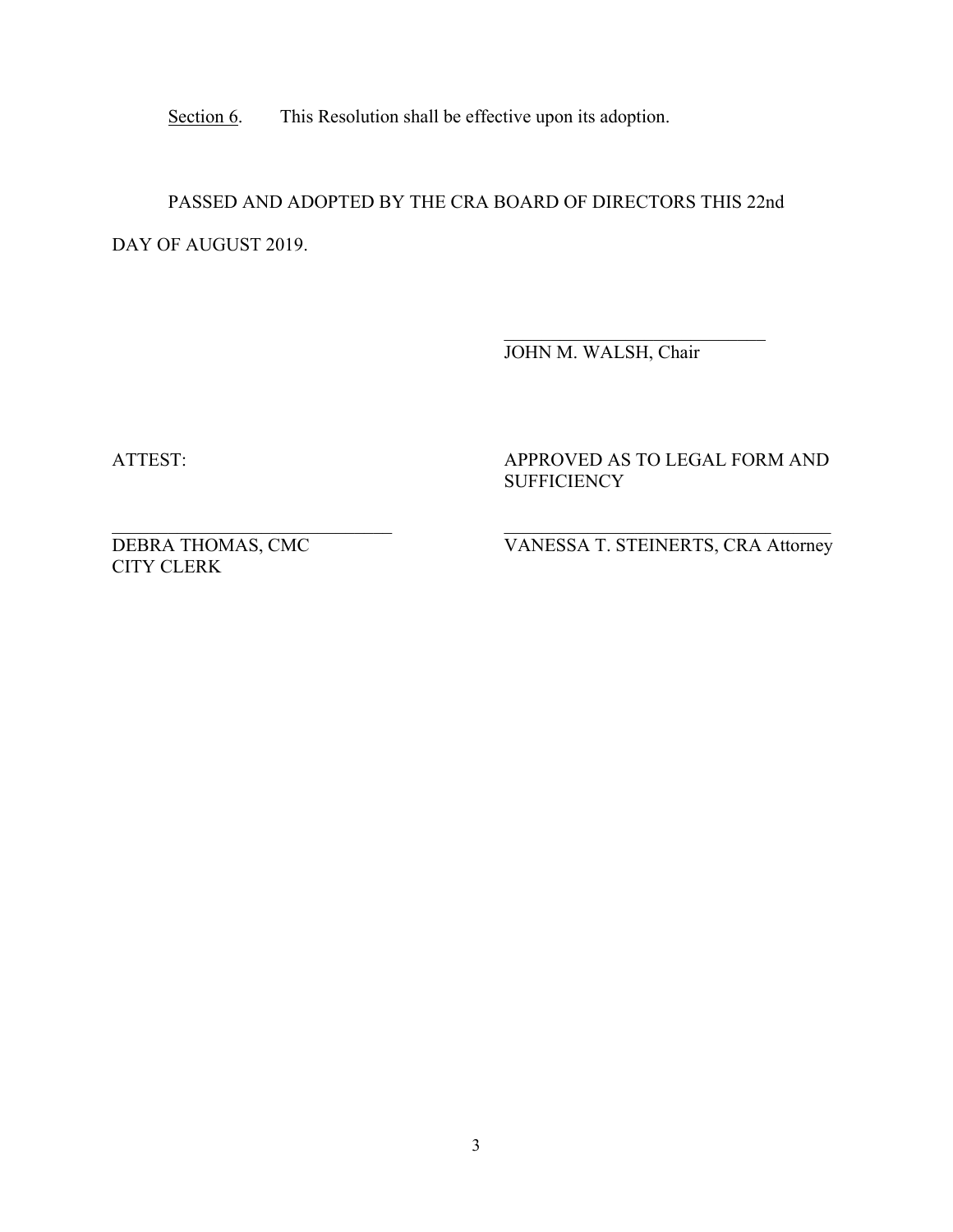### **Exhibit A**

Coral Springs Community Redevelopment Agency Fiscal Year 2019/2020 Annual Budget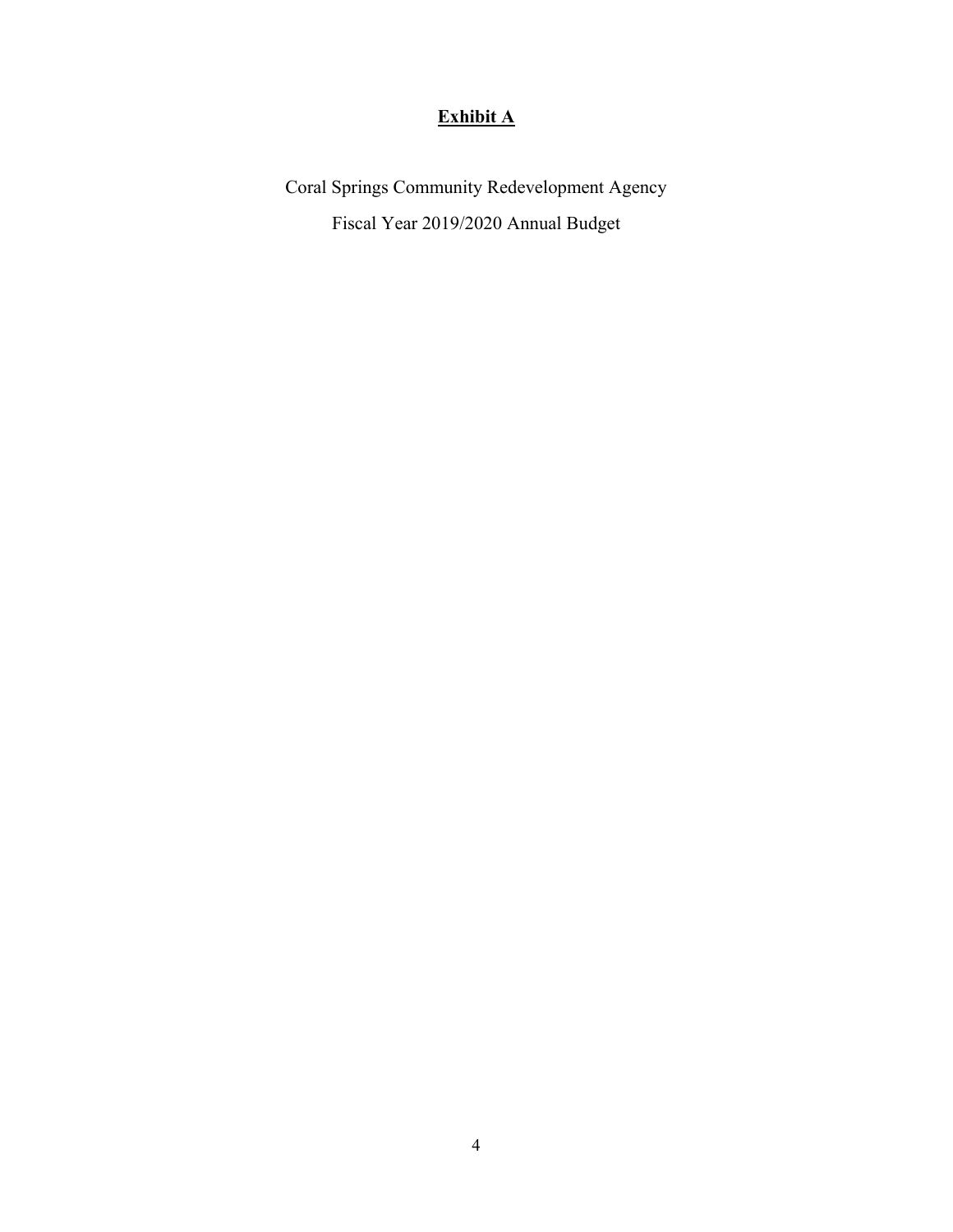### **City of Coral Springs - Community Redevelopment Agency (CSCRA) Fiscal Year 2019-2020 Proposed Budget**

#### **Revenues**

|         | <b>Revenues</b>                                               | <b>PROPOSED FY 2020</b> |
|---------|---------------------------------------------------------------|-------------------------|
| 1.1     | <b>City of Coral Springs</b>                                  | 354,314.96              |
| 1.2     | North Broward Hospital District                               | 62,282.02               |
| 1.3     | <b>Broward County</b>                                         | 109,142.74              |
| 1.4     | <b>Children Services Council of Broward County</b><br>(CSCBC) | 29,451.84               |
| 1.5     | <b>Interest Earnings Projection</b>                           | 3,500.00                |
| $1.6\,$ | Event Sponsorship                                             | 2,500.00                |
| 1.7     | Transfer from the CRA Trust Fund for Projects                 | 230,044.00              |
| 1.8     | Transfer from the CRA Trust Fund (Not TIF)                    | 85,000.00               |
|         | <b>TOTAL REVENUE \$</b>                                       | 876,235.56              |

## **Expenditures**

| $\mathbf{1}$            | Administrative                                                    |    | PROPOSED FY 2020 | <b>Work Plan Goal</b> |
|-------------------------|-------------------------------------------------------------------|----|------------------|-----------------------|
| 1.1                     | <b>CRA Legal Counsel</b>                                          | \$ | 45,000.00        | Administrative        |
| 1.2                     | Administrative Services Paid to the City                          | \$ | 105,000.00       | Administrative        |
|                         | <b>TOTAL ADMINISTRATIVE \$</b>                                    |    | 150,000.00       |                       |
| $\overline{2}$          | <b>Professional Services</b>                                      |    |                  |                       |
| 2.1                     | Architectural/Urban Planning                                      | \$ | 50,000.00        | $\overline{2}$        |
| 2.2                     | Engineering                                                       |    | 1,000.00         | $\overline{2}$        |
| 2.3                     | Appraisals                                                        |    | 8,000.00         | 1                     |
| 2.4                     | <b>CRA Financial Audit</b>                                        |    | 13,800.00        | Administrative        |
| 2.5                     | Marketing & Promotion                                             |    | 12,000.00        | 1, 3, 4 & 5           |
| 2.6                     | <b>Other Professional Services</b>                                |    | 105,849.72       | 1, 2, 3, 4, 5 & 6     |
|                         | <b>TOTAL PROFESSIONAL SERVICES \$</b>                             |    | 190,649.72       |                       |
| $\overline{\mathbf{3}}$ | <b>Operating Expenses</b>                                         |    |                  |                       |
| 3.1                     | Advertisements                                                    | \$ | 3,000.00         | Administrative        |
| 3.2                     | Postage                                                           | \$ | 100.00           | Administrative        |
| 3.3                     | <b>Meeting Expenses</b>                                           |    | 1,250.00         | 4, 5                  |
| 3.4                     | Printing & Publishing                                             |    | 1,500.00         | 3,5                   |
| 3.5                     | Sponsorships                                                      |    | 2,500.00         | 6                     |
| 3.6                     | Memberships                                                       |    | 495.00           | Administrative        |
| 3.7                     | General Liability Insurance for CRA                               |    | 6,000.00         | Administrative        |
| 3.8                     | <b>Property Maintenance</b>                                       | \$ | 500.00           | 6                     |
| 3.9                     | <b>DEO Special District Fee</b>                                   | Ś  | 175.00           | Administrative        |
| 3.10                    | Payment to Children Services Council of Broward<br>County (CSCBC) | \$ | 29,451.84        | Administrative        |
| 3.11                    | <b>CRA Events</b>                                                 |    | 60,000.00        | 4, 6                  |
|                         | <b>TOTAL OPERATING \$</b>                                         |    | 104,971.84       |                       |
| $\overline{4}$          | <b>Capital Outlay</b>                                             |    |                  |                       |
| 4.1                     | Capital Outlay                                                    | \$ | 260,000.00       | $\overline{2}$        |
|                         | TOTAL CAPITAL OUTLAY \$                                           |    | 260,000.00       |                       |
| 5                       | <b>Additional Expenses</b>                                        |    |                  |                       |
| 5.1                     | <b>RZEDB Debt Service Contribution</b>                            | \$ | 50,000.00        | Administrative        |
| 5.2                     | Parking Garage Maintenance                                        |    | 20,614.00        | $\overline{2}$        |
| 5.3                     | <b>CRA Grants</b>                                                 |    | 100,000.00       | 3                     |
|                         | <b>TOTAL ADDITIONAL EXPENSES \$</b>                               |    | 170,614.00       |                       |
|                         |                                                                   |    |                  |                       |

**TOTAL EXPENDITURES \$ 876,235.56**